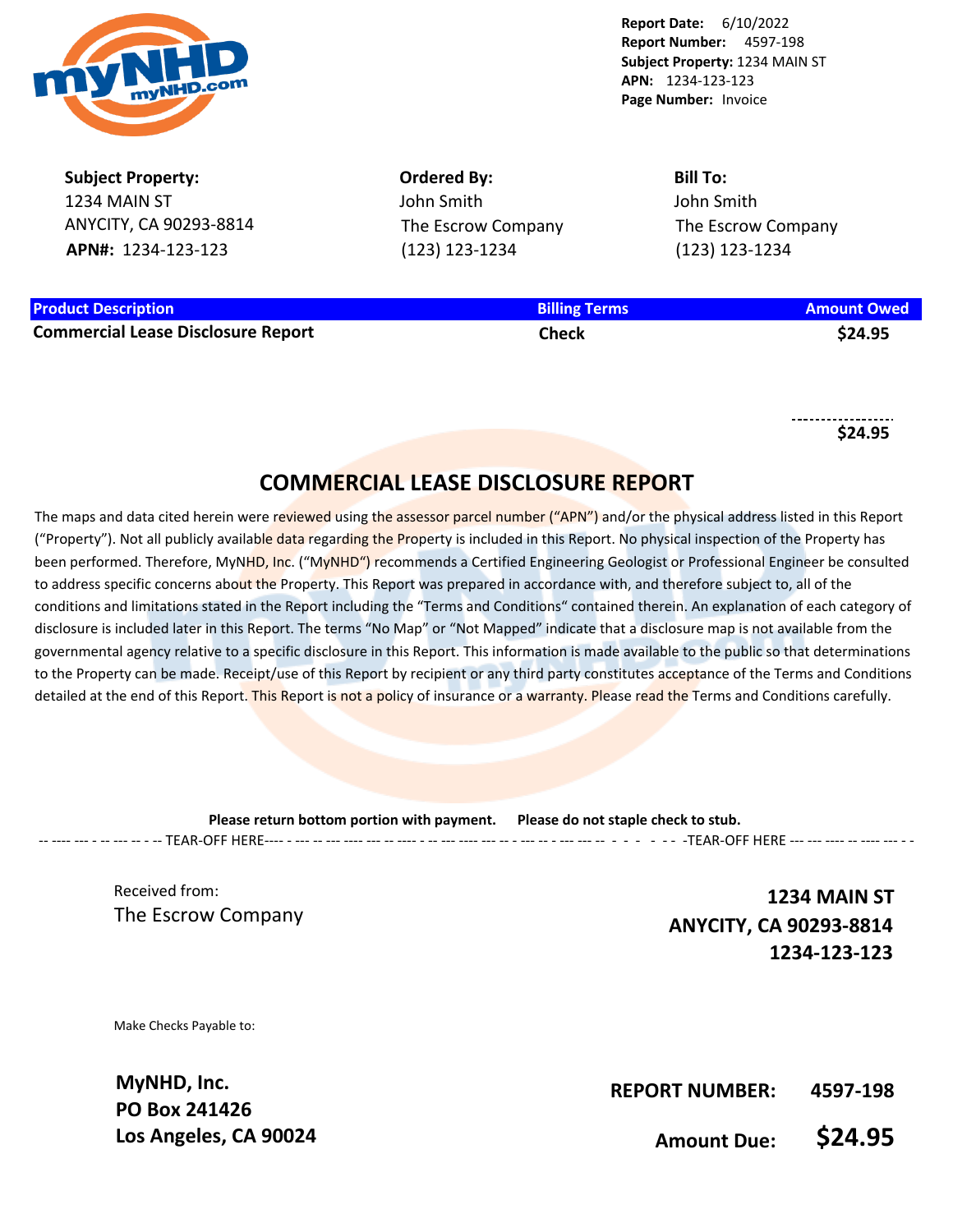

# **COMMERCIAL LEASE DISCLOSURE REPORT**

# **Subject Property:** 1234 MAIN ST ANYCITY, CA 90293-8814 **APN:** 1234-123-123

## **SPECIAL FLOOD HAZARD AREAS**

SUBJECT PROPERTY  $\Box$  **IS**  $\overline{X}$  **IS NOT** LOCATED IN A SPECIAL FLOOD HAZARD AREA

# **AREAS OF POTENTIAL FLOODING FROM DAM FAILURES**

SUBJECT PROPERTY  $\Box$  **IS**  $\boxed{X}$  **IS NOT** LOCATED IN A DAM INUNDATION ZONE

## **VERY HIGH FIRE HAZARD SEVERITY ZONES**

SUBJECT PROPERTY **15 X IS NOT** LOCATED IN A VERY HIGH FIRE SEVERITY ZONE

## **STATE OF CALIFORNIA FIRE RESPONSIBILITY AREA**

SUBJECT PROPERTY **15 X IS NOT LOCATED IN A STATE FIRE RESPONSIBILITY AREA** 

| SUBJECT PROPERTY $   \cdot    s    \times    s \cdot \text{NOT}$ LOCATED IN A HIGH/VERY HIGH FIRE HAZARD ZONE PER 2007/8 SRA ZONE MAP |  |  |  |  |  |  |  |  |  |  |
|---------------------------------------------------------------------------------------------------------------------------------------|--|--|--|--|--|--|--|--|--|--|
|---------------------------------------------------------------------------------------------------------------------------------------|--|--|--|--|--|--|--|--|--|--|

### **ALQUIST-PRIOLO EARTHQUAKE FAULT ZONES**

SUBJECT PROPERTY **15** IS **X IS NOT** LOCATED IN AN ALQUIST-PRIOLO FAULT ZONE

### **SEISMIC HAZARD ZONES**

| <b>SUBJECT PROPERTY</b> |  |  |  |  |  | $\mid$ IS $\mid$ $\mid$ IS NOT LOCATED IN A LANDSLIDE HAZARD ZONE                |  | MAP NOT YET RELEASED BY STATE        |
|-------------------------|--|--|--|--|--|----------------------------------------------------------------------------------|--|--------------------------------------|
| SUBJECT PROPERTY        |  |  |  |  |  | $\vert x \vert$ is $\vert x \vert$ is not located in a lique faction hazard zone |  | <b>NAP NOT YET RELEASED BY STATE</b> |

This Report was prepared by the following provider: **Third-Party Disclosure Provider(s) MyNHD, Inc. Date 6/10/2022**

**THESE HAZARDS MAY LIMIT YOUR ABILITY TO TO OBTAIN INSURANCE, OR TO RECEIVE ASSISTANCE AFTER A DISASTER. THE MAPS ON WHICH THESE DISCLOSURES ARE BASED ESTIMATE WHERE FLOOD HAZARDS EXIST. THEY ARE NOT DEFINITIVE INDICATORS OF WHETHER OR NOT A PROPERTY WILL BE AFFECTED BY A FLOOD HAZARD. LANDLORD AND TENANTS MAY WISH TO OBTAIN PROFESSIONAL ADVICE REGARDING THOSE HAZARDS AND OTHER HAZARDS THAT MAY AFFECT THE PROPERTY.** 

| Signature of Owner  | Date |
|---------------------|------|
| Signature of Owner  | Date |
| Signature of Tenant | Date |
| Signature of Tenant | Date |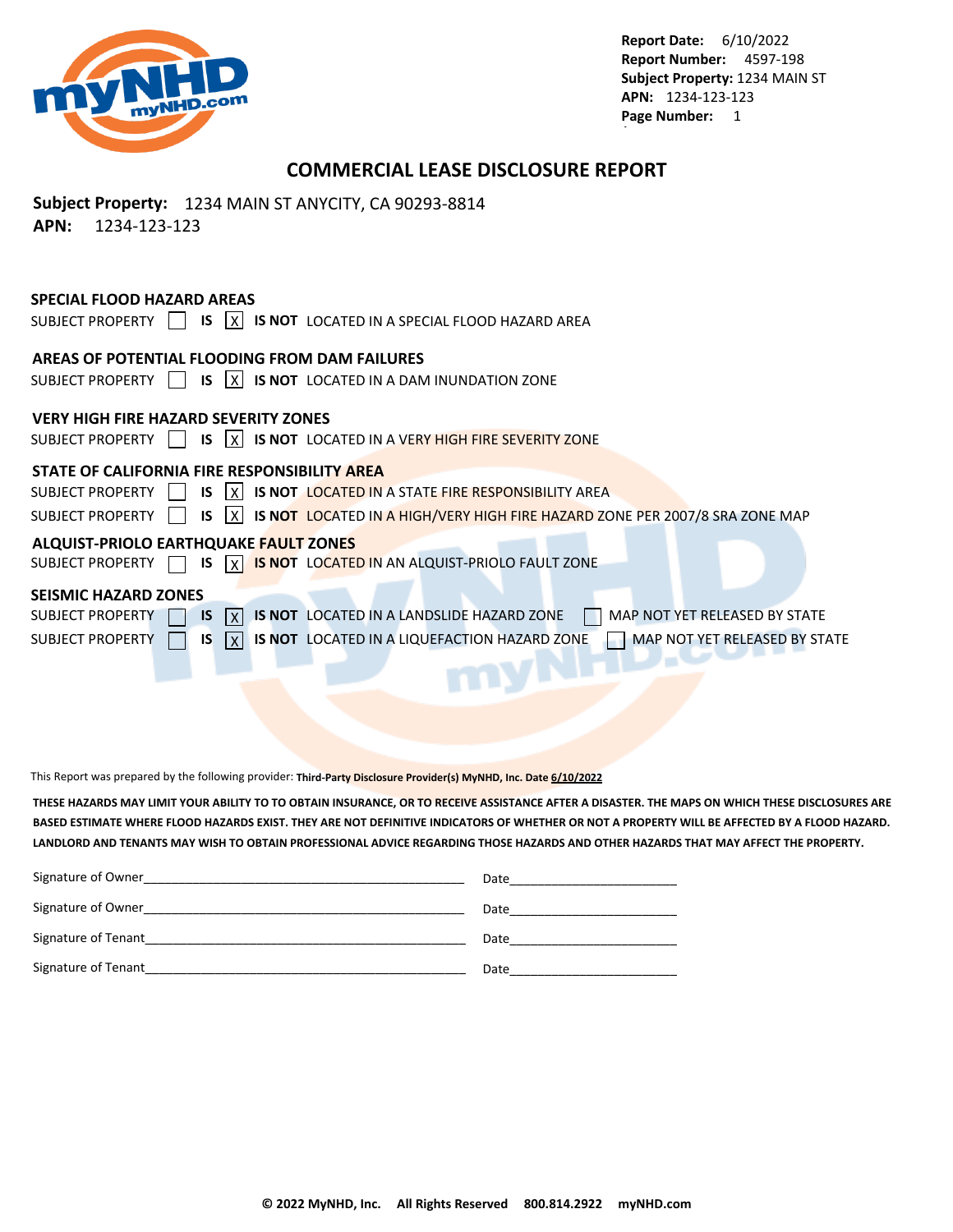

#### **SPECIAL FLOOD HAZARD AREAS**

Special Flood Hazard Areas have been mapped by the Federal Emergency Management Agency (FEMA) on their Flood Rate Insurance maps. Special Flood Hazard Areas are located with the 100-year flood plain and are designated as either Zone A (Inland area) or Zone V (Coastal areas). Flood insurance is required by lenders for properties located within a Zone A or Zone V. FEMA periodically removes a property or a group of properties from a Special Flood Hazard Area based on information provided by cities, counties, or homeowners. The revised status of the property or properties is provided in a Letter of Map Amendment (LOMA) or in a Letter of Map Revision (LOMR). A search for a specific LOMA or LOMR is outside the scope of this report. Please visit www.fema.gov to search for a specific LOMA or LOMR.

Irrespective of the FEMA Flood Cert. determination as to whether the structure or property have been removed from the Special Flood Hazard Area, the property may be subject to limitations on development due to concerns over potential flooding. If there are concerns relative to the viability of potential development on the subject property an inquiry should be made with the local building and safety department.

### **AREAS OF POTENTIAL FLOODING FROM DAM FAILURES**

Maps have been prepared for most dams in the State of California that show the potential flooding areas due to dam failure. The maps are reviewed and approved by the California Office of Emergency Services. Local offices of emergency services have prepared evacuation plans in the areas affected by potential dam failure inundation.

### **VERY HIGH FIRE HAZARD SEVERITY ZONES**

Very High Fire Hazard Severity Zones have been mapped by the California Department of Forestry and Fire Protection to indicate area with increase fire risk. The Map by the California Department of Forestry and Fire Protection (CDF), dated January 2006, does not reflect changes made at the local level. Therefore, the CDF recommends verifying status with the local fire department. Brush clearing and other fire defense improvements are required for properties located in Very High Fire Hazard Severity Zones. Please contact the local fire department for fire defense and maintenance requirements.

#### **STATE OF CALIFORNIA FIRE RESPONSIBILITY AREA**

Wildland areas that may contain substantial forest fire risk and hazards have been mapped by the California Department of Forestry and Fire Protection to indicate areas with increased fire risk. These areas are also known as State Fire Responsibility Areas because the State of California has primary responsibility for fire prevention and suppression. In addition, the property owner may be responsible for structure protection and is responsible for brush clearing and other fire defense improvements. Please contact the county fire department for fire defense and maintenance requirements. If subject property is in a High/Very High Fire Hazard Zone per 2007/8 SRA zone map, the State may not have fire fighting responsibility. Please check with your local fire authority.

#### **ALQUIST-PRIOLO EARTHQUAKE FAULT ZONES**

The purpose of the Alquist-Priolo Earthquake Fault Zoning Act is to regulate development near active faults in order to mitigate hazards associated with ground rupture. The State Geologist through the California Geological Survey has provided maps that show specific zones around active faults. Development of a property located within an Earthquake Fault Zone will likely require a fault study by State-licensed geologist. The determination made in this report does not indicate whether or not an active fault is located on the subject property and is not a substitute for a fault study by a State Licensed geologist.

### **SEISMIC HAZARD ZONES**

The purpose of the Seismic Hazards Mapping Act is to regulate development in areas determined to have increased risk of the seismic hazards of liquefaction and earthquake-induced land sliding. The California Geological Survey provides maps delineating liquefaction hazard zones and earthquakeinduced landslide hazard zones. Although not all areas of the state have been mapped, the California Geological Survey is currently mapping additional areas. Liquefaction is a seismic hazard in which sediments below the water table lose strength as a result of strong earthquake ground shaking. Saturated soils comprised of sands and silts that are within 40 feet of the ground surface have a higher potential for liquefaction. Liquefaction is a rare, but real phenomenon that can result in damage to structures.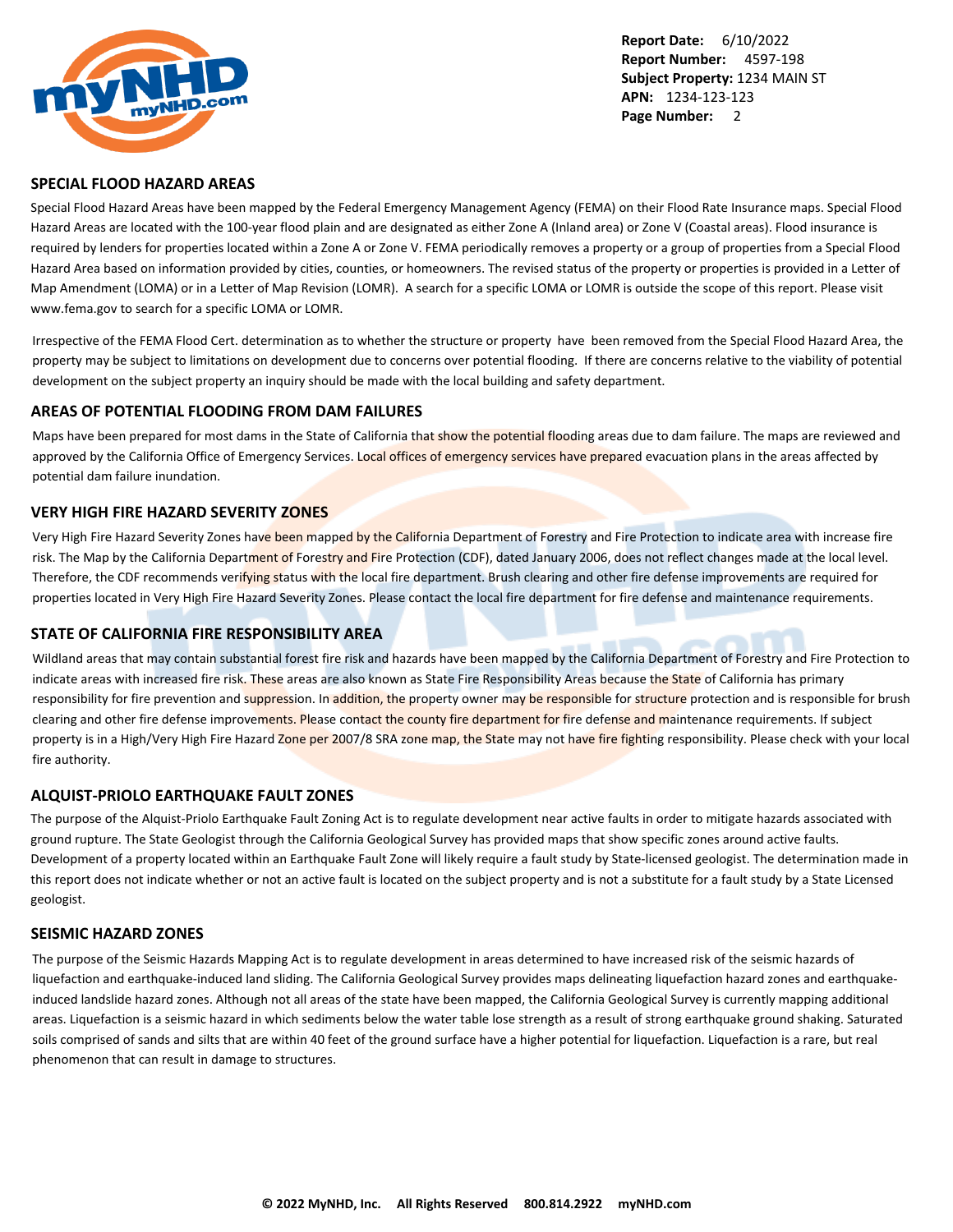

# **WATER CONSERVING FIXTURES COMPLIANCE ADVISORY**

Owners and operators of commercial and multifamily properties in California built and available for use or occupancy on or prior to January 1, 1994, should be aware that the deadline for compliance with California Civil Code §1101 is January 1, 2019.

Under Civil Code §1101, residential and commercial properties built and available for use or occupancy on or before January 1, 1994, must be equipped with water-conserving plumbing fixtures. All noncompliant plumbing fixtures in such properties must be replaced by January 1, 2019.

#### **NONCOMPLIANT PLUMBING FIXTURES**

The statute defines "noncompliant plumbing fixtures" to be:

- 1. Any toilet manufactured to use more than 1.6 gallons of water per flush.
- 2. Any urinal manufactured to use more than one gallon of water per flush.
- 3. Any showerhead manufactured to have flow capacity of more than 2.5 gallons of water per minute.
- 4. Any interior faucet that emits more than 2.2 gallons of water per minute.

#### **MANDATORY WRITTEN DISCLOSURES**

In addition, beginning January 1, 2019, a owner of any commercial or multifamily property that was built and available for use or occupancy on or before January 1, 1994, must disclose in writing to prospective buyers (i) the requirements of Civil Code §1101 and (ii) whether the property contains any noncompliant plumbing fixtures.

#### **EXCEPTIONS**

A few limited exceptions to these requirements are set forth in the statute:

- 1. Registered historical sites.
- 2. Any property for which a licensed plumber certifies that, due to the age or configuration of the property or its plumbing, installation of waterconserving plumbing fixtures is not technically feasible.
- 3. A building for which water service is permanently disconnected.

Owners and operators should also note that local municipalities and/or retail water suppliers are permitted under the statute to enact ordinances or establish policies to promote compliance with the statute, which in some cases may be more restrictive.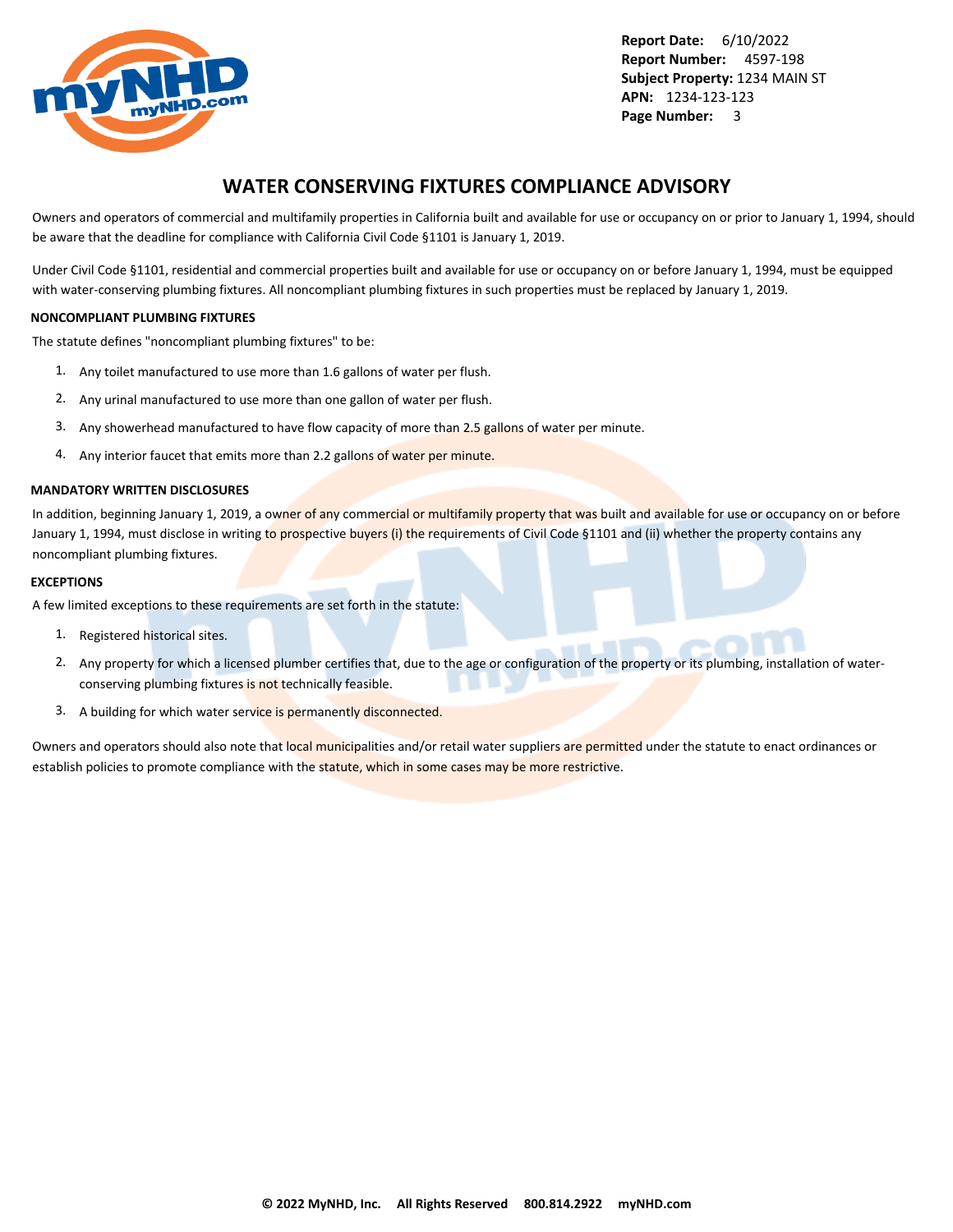

# **TERMS AND CONDITIONS**

1. This Natural Hazard Disclosure Report ("Report") was prepared solely for one transaction, as described on page 1 (collectively, the "Transaction"). This Report was prepared by ("MyNHD"). This Report may be used solely between this Owner and this Tenant for that single Transaction related to the property address and assessor's parcel number ("Property") provided to MyNHD.

2. Only the Owner, Tenant and brokers, if any, involved in the Transaction (collectively, the "Recipients") may use and rely on this Report and only after they have paid in full for the Report. There are no third party beneficiaries to this Report even if they have a foreseeable relationship with any of the Recipients, or with the Property. This Report is time-sensitive; its information is accurate only as of the date referenced on Page 1 (the "Effective Date"). Taxes, governmental legislation and other matters affecting the Property after the Effective Date are not disclosed, and MyNHD expressly disclaims any duty to supplement this Report to disclose any taxes, legislation, changes or charges becoming effective after the Effective Date. If the Transaction does not close within a reasonable time after the Effective Date, MyNHD strongly recommends that a new report be ordered.

3. This Report may not be used in conjunction with any Natural Hazard Disclosure Statement ("NHDS") other than the NHDS issued as part of this Report. This Report may have an effect on the value of the Property; nevertheless, this Report may not be used in connection with any appraisal or valuation of the Property, or for any other valuation purposes. This Report is protected by copyright, trademark and other intellectual property laws and may not be copied or reproduced in any manner. Violators will be prosecuted as permitted by law.

4. MyNHD has not visually inspected the Property. Instead, this Report refers specifically to certain records, statutes and other information provided by various governmental agencies and third parties. In particular, the information contained in the tax disclosures are obtained from independent third parties. MyNHD has no way to verify the accuracy or completeness of this information, but has assumed the information is accurate and complete. If such information is not accurate or complete, MyNHD cannot and shall not be liable or responsible for such omissions or inaccuracies. MyNHD further shall not be liable or responsible for omissions or inaccuracies in the Report that the Recipients, or any of them, knew or should have known as of the Effective Date. This Report does not disclose whether the Property is contaminated with hazardous substances.

5. There may be other disclosures required by California law; MyNHD makes no representations or warranties as to the adequacy or accuracy of any other representations, warranties or disclosures required under other such laws. MyNHD shall not be liable or responsible for failing to disclose any matters not known to MyNHD, not shown on the maps used by MyNHD, not recorded in the public record as of the Effective Date, or not included within the categories of items included in the Report. MyNHD's total liability and responsibility to any Recipient for any liabilities, causes of action, claim or claims, including but not limited to any claim for breach of contract or negligence, shall be limited to actual proven damages measured by the difference in fair market value of the Property on the Effective Date, if any, caused by MyNHD's error. Any action initiated relative to the Report shall be governed by the laws of the State of California without regard to conflicts of law principles. In the event of any error, omission or inaccuracy in the MyNHD Report for which MyNHD is liable, MyNHD reserves the right to assume defense of the action and/or, compromise or settle the matter with the Recipients, or any of them. The Recipients, and each of them, expressly waive the benefits of Civil Code Section 2778.

6. Recipients are encouraged to contact a local insurance agent regarding earthquake insurance, fire insurance and flood insurance. Recipients also may contact the National Flood Insurance Program regarding flood insurance. If there is a dispute involving a FEMA flood determination, MyNHD shall obtain a "Flood Certificate" from a flood insurance company admitted and licensed to do business in California. The determination shown on the Flood Certificate shall be final and binding as to whether the Property is or is not in Zone "A" or "V" as shown on Flood Insurance Rate Map panels. The issuance of a "Flood Certificate" showing that a property is not in Zone "A" or "V" does not guarantee that the entire parcel of property is outside of the area designated by FEMA as at risk of a flood. MyNHD is not and shall not be responsible or liable for any costs, losses, or compensatory or consequential damages arising from earthquakes, fires or floods.

7. If the Transaction involves multiple adjacent parcels, the parcel shown on Page 1 of this Report is regarded as the "Primary Parcel," and the disclosures contained in the Report operate as if only a single parcel is involved. In other words, even if a matter affects only one parcel, it will be disclosed as affecting all of the parcels. For parcel-by-parcel disclosures, individual reports must be ordered separately for each parcel.